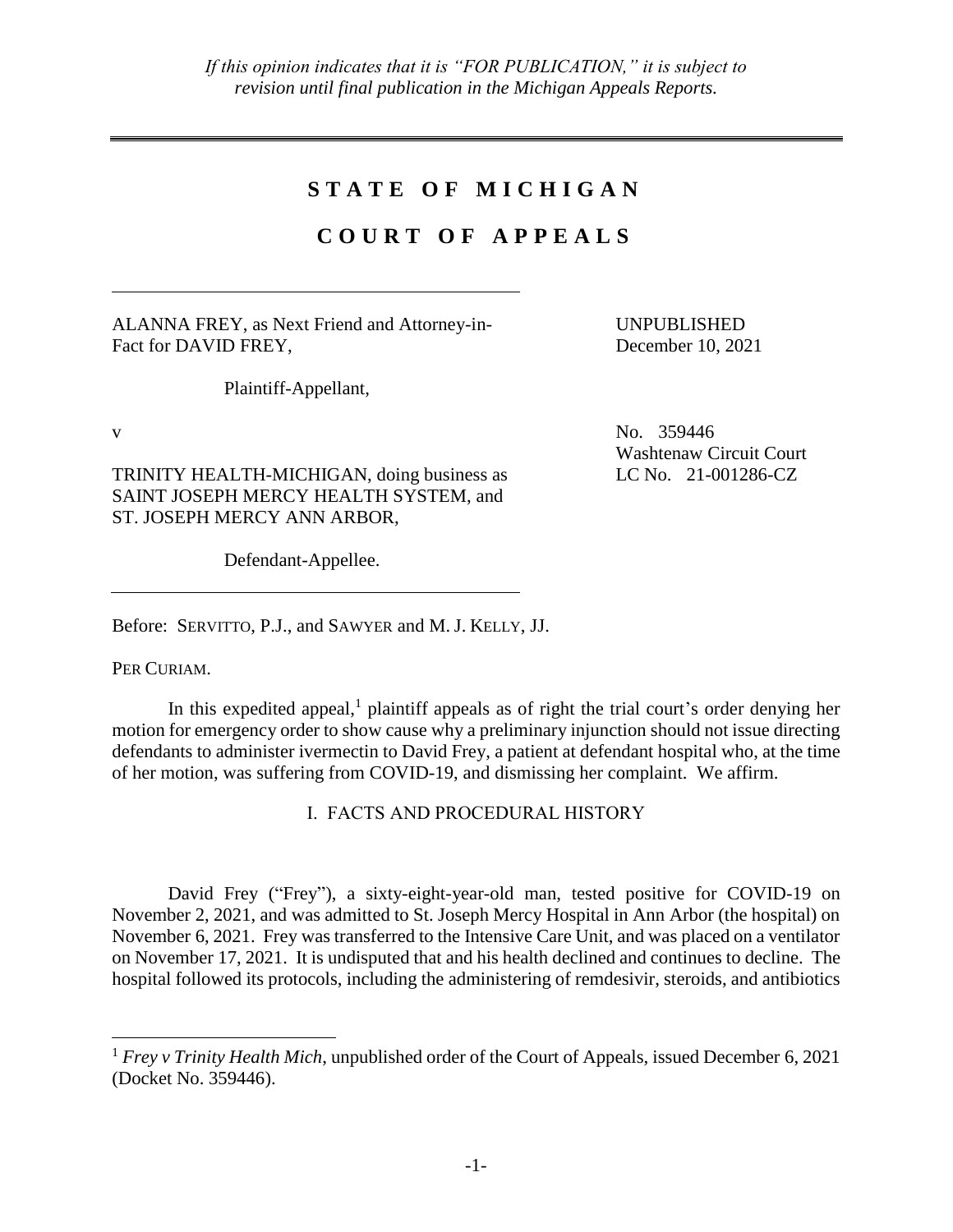to treat Frey. Plaintiff, Frey's daughter, is his patient advocate and, in her search for additional possible treatments for him, she learned about ivermectin. Plaintiff then contacted a physician, Dr. Joel Kahn, M.D., and he prescribed ivermectin for Frey.<sup>2</sup> The hospital, however, has declined to administer ivermectin to Frey because that would be contrary to its policy and against the medical judgment of Frey's treating physicians.

Ivermectin is an anti-parasite medication commonly used to treat parasitic diseases in humans and animals<sup>3</sup> and some skin conditions such as rosacea.<sup>4</sup> Although a number of physicians across the country have prescribed ivermectin to treat COVID-19, the Food and Drug Administration (FDA) has not approved ivermectin for use in treating COVID-19,<sup>5</sup> the Centers for Disease Control (CDC) recommends against its use to treat COVID-19,<sup>6</sup> and defendants' internal policy does not permit the use of ivermectin to treat COVID-19.

On November 18, 2021, plaintiff filed a complaint for emergency medical declaratory and injunctive relief. Plaintiff asserted that Frey was intubated, in critical condition at the hospital, and suffering from COVID-19. According to plaintiff, the hospital has administered all medications and treatment called for by the hospital protocol for treating COVID-19, but Frey's condition was still declining. Plaintiff further asserted that despite the prescription for ivermectin from Dr. Kahn, the hospital refuses to administer or allow the administration of ivermectin to Frey for treatment of COVID-19. Plaintiff thus sought a declaration concerning the rights of the parties and further sought an order directing the hospital to comply with the medical orders of and prescriptions written by Dr. Kahn. With her complaint, plaintiff filed a motion for an emergency order to show cause why a preliminary injunction should not issue, requesting the entry of an order requiring defendants to comply with Dr. Kahn's order and prescription for ivermectin. After conducting an emergency hearing, the trial court issued an order denying plaintiff's motion for a preliminary injunction and dismissing plaintiff's complaint. This appeal followed.

 $\overline{a}$ 

 $2$  Although Dr. Kahn has not met with Frey, plaintiff reports that prior to prescribing ivermectin to Frey, Dr. Kahn reviewed Frey's medical records. We note that Dr. Kahn is not associated with defendants and does not have admitting privileges at the hospital.

<sup>3</sup> See [<https://medlineplus.gov/druginfo/meds/a607069.html>](https://medlineplus.gov/druginfo/meds/a607069.html) (accessed December 8, 2021).

<sup>4</sup> Cardwell, Leah, *New developments in the treatment of rosacea–role of once-daily ivermectin cream,* Clinical, Cosmetic and Investigational Dermatology, March 18, 2016 [<https://www.dovepress.com/new-developments-in-the-treatment-of-rosacea-ndash-role-of](https://www.dovepress.com/new-developments-in-the-treatment-of-rosacea-ndash-role-of-once-daily--peer-reviewed-fulltext-article-CCID)[once-daily--peer-reviewed-fulltext-article-CCID>](https://www.dovepress.com/new-developments-in-the-treatment-of-rosacea-ndash-role-of-once-daily--peer-reviewed-fulltext-article-CCID) (accessed December 8, 2021).

<sup>5</sup> *Why You Should Not Use Ivermectin to Treat or Prevent COVID-19,* September 3, 2021, [<https://www.fda.gov/consumers/consumer-updates/why-you-should-not-use-ivermectin-treat](https://www.fda.gov/consumers/consumer-updates/why-you-should-not-use-ivermectin-treat-or-prevent-covid-19)[or-prevent-covid-19>](https://www.fda.gov/consumers/consumer-updates/why-you-should-not-use-ivermectin-treat-or-prevent-covid-19) (accessed December 8, 2021).

<sup>6</sup> *Rapid Increase in Ivermectin Prescriptions and Reports of Severe Illness Associated with Use of Products Containing Ivermectin to Prevent or Treat COVID-19*, CDC Health Advisory, August 26, 2021 [<https://emergency.cdc.gov/han/2021/pdf/CDC\\_HAN\\_449.pdf>](https://emergency.cdc.gov/han/2021/pdf/CDC_HAN_449.pdf) (accessed December 8, 2021).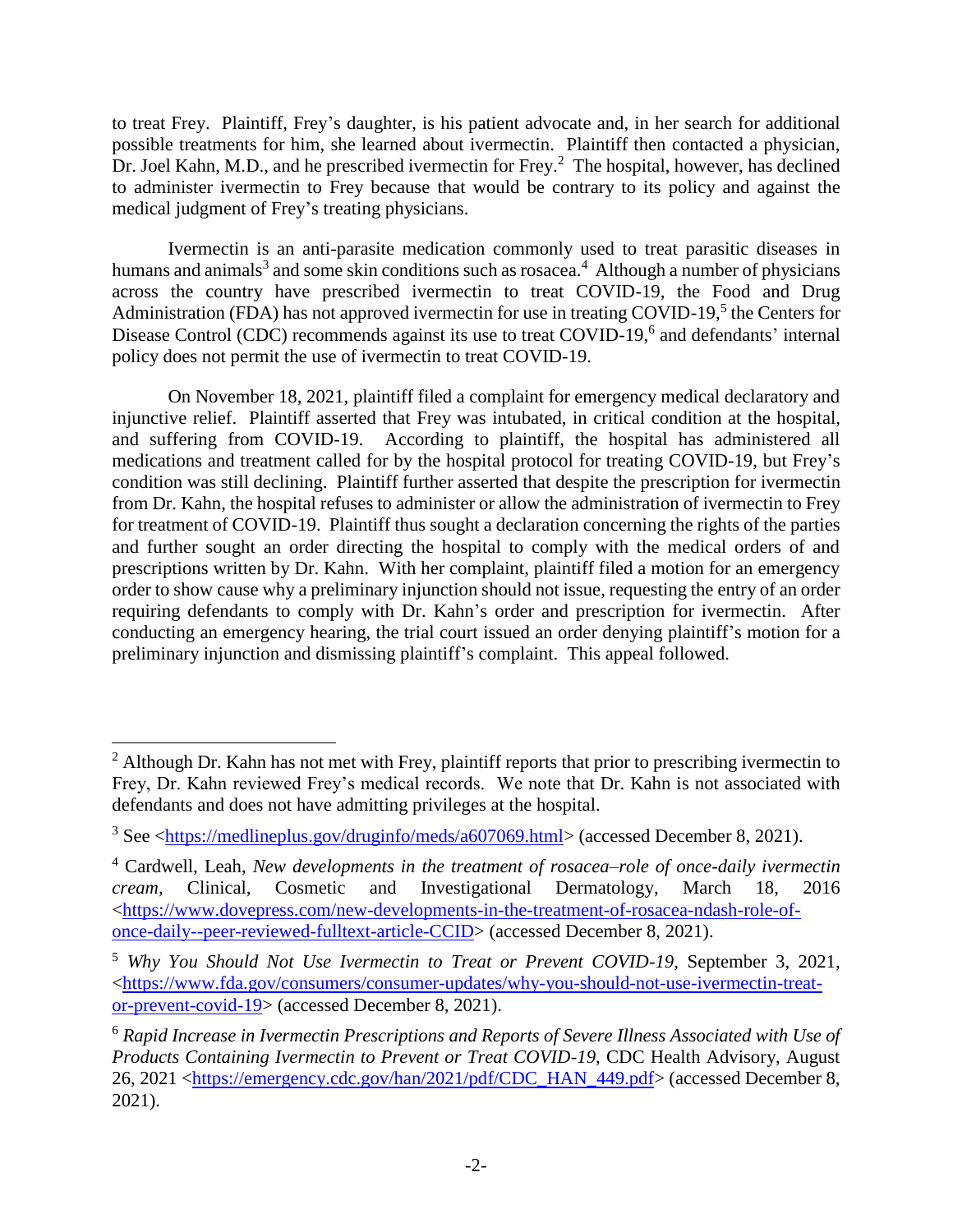#### II. STANDARDS OF REVIEW

This Court applies a de novo review to a trial court's dispositional ruling on an equitable matter. *Bayberry Group Inc v Crystal Beach Condo Ass'n*, 334 Mich App 385, 392; 964 NW2d 846 (2020). A trial court's grant of summary disposition under MCR 2.116(I) is reviewed de novo. *AK Steel Holding Corp v Dep't of Treasury*, 314 Mich App 453, 462; 887 NW2d 209 (2016). This Court also reviews de novo, as a question of law, whether a party has been afforded due process, *Cassidy v Cassidy*, 318 Mich App 463, 500; 899 NW2d 65 (2017), and the interpretation and application of a statute. *City of Grand Rapids v Brookstone Capital LLC*, 334 Mich App 452, 457; 965 NW2d 232 (2020). The same standard pertains to the interpretation and application of court rules. *Schaumann-Beltran v Gemmete*, 335 Mich App 41, 46; NW2d (2020).

This Court reviews for an abuse of discretion a trial court's decision regarding injunctive relief. *Moore v Genesee Co*, Mich App : NW2d (Docket No. 355291), slip op at 4. The abuse of discretion standard also is applied to the trial court's grant or denial of declaratory relief. *The Reserve at Heritage Village Ass'n v Warren Fin Acquisition LLC*, 305 Mich App 92, 104; 850 NW2d 649 (2014) (citation omitted). A trial court abuses its discretion when it chooses an outcome outside the range of reasonable and principled outcomes*. Dep't of Environmental Quality v Gomez*, 318 Mich App 1, 33-34; 896 NW2d 39 (2016).

### III. ANALYSIS

At the outset, we observe that plaintiff's position deserves much sympathy; we recognize she simply wishes that every attempt be made to preserve her father's health. Nevertheless, the law requires plaintiff to show that she is entitled to the injunctive relief that she seeks. Therefore, our review is confined to the narrow legal question of whether plaintiff has demonstrated the factors required for issuance of an injunction. Under the circumstances, plaintiff has not met her burden.

### 1. PRELIMINARY INJUNCTION

MCR 3.310 sets forth the procedure for a preliminary injunction and it provides, in relevant part, as follows:

(A) Preliminary Injunctions.

(1) Except as otherwise provided by statute or these rules, an injunction may not be granted before a hearing on a motion for a preliminary injunction or on an order to show cause why a preliminary injunction should not be issued.

\*\*\*

(4) At the hearing on an order to show cause why a preliminary injunction should not issue, the party seeking injunctive relief has the burden of establishing that a preliminary injunction should be issued, whether or not a temporary restraining order has been issued.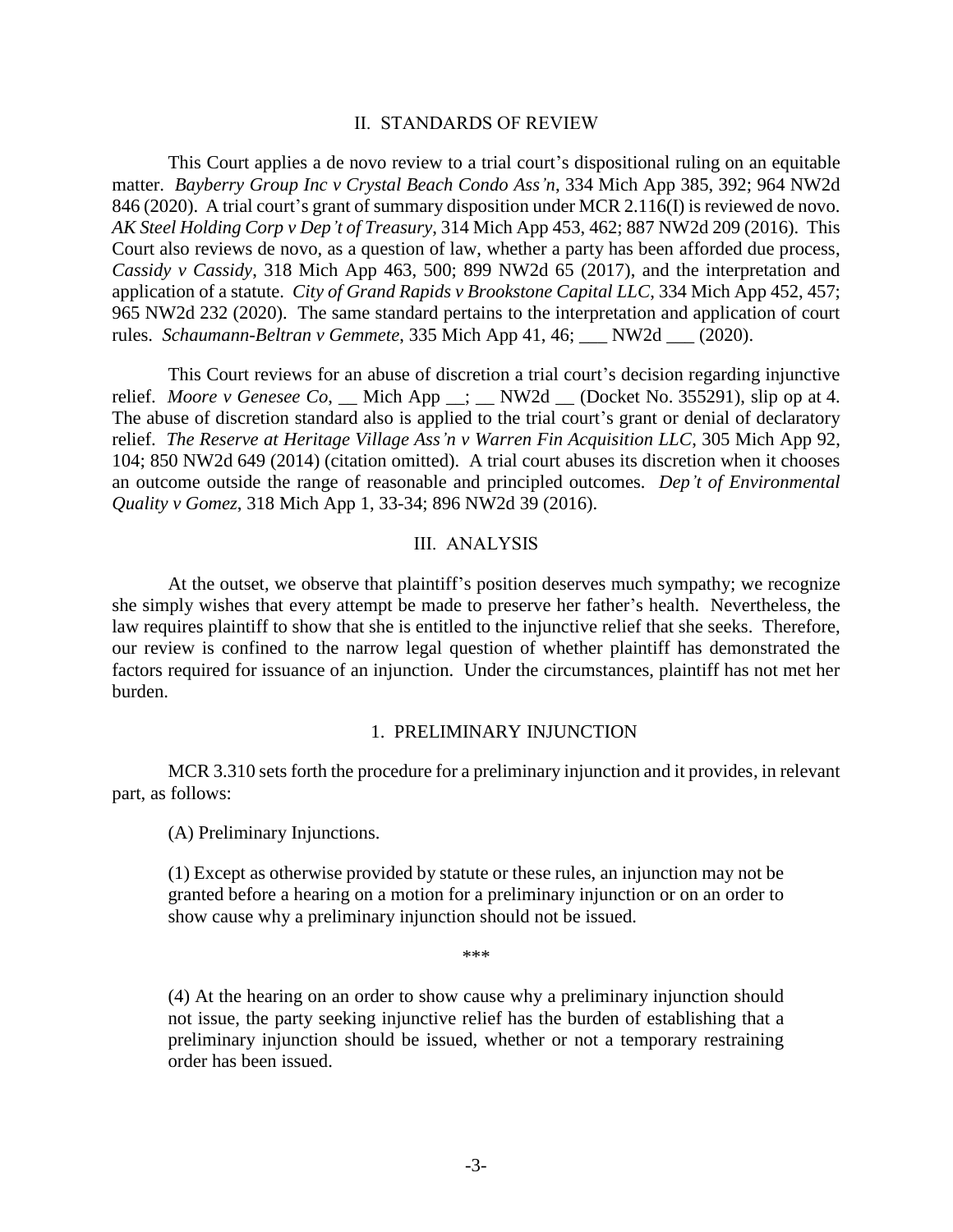The test whether injunctive relief is merited requires the trial court to consider the following factors:

(1) whether the applicant has demonstrated that irreparable harm will occur without the issuance of an injunction, (2) whether the applicant is likely to prevail on the merits, (3) whether the harm to the applicant absent an injunction outweighs the harm an injunction would cause to the adverse party, and (4) whether the public interest will be harmed if a preliminary injunction is issued. [*Slis v State*, 332 Mich App 312, 337; 956 NW2d 569 (2020) (citations omitted).]

All four of these criterion must be established before a court may grant a preliminary injunction. *Pharmaceutical Research & Mfrs of America v Dep't of Community Health*, 254 Mich App 397, 403; 657 NW2d 162 (2002). And the party seeking the injunction (plaintiff in this case) has the burden of proving by a preponderance of the evidence that the above four elements favor the issuance of an injunction. MCR 3.310(A)(4); *Hammel v Speaker of the House of Representatives*, 297 Mich App 641, 648; 825 NW2d 616 (2012); *Dutch Cookie Machine Co v Vande Vrede*, 289 Mich 272, 280; 286 NW 612 (1939).

Injunctive relief is "an extraordinary remedy that issues only when justice requires, there is no adequate remedy at law, and there exists a real and imminent danger of irreparable injury." *Davis v City of Detroit Fin Review Team*, 296 Mich App 568, 614; 821 NW2d 896 (2012) (citations and quotation marks omitted). Plaintiff thus has the burden to show by a preponderance of the evidence that she is entitled to the extraordinary remedy of a preliminary injunction.

In this matter, the trial court did not specifically articulate its findings with respect to all four of factors set forth above in *Slis*. Generally, the absence of the trial court's reasoning would hamper this Court's consideration of an appeal from a preliminary injunction determination. However, given the time-sensitive nature of this matter, we find that we may rely on the existing record to resolve the legal issues presented.

As to the first factor, plaintiff has not has shown irreparable harm will occur absent issuance of an injunction. *Detroit Fire Fighters Ass'n, IAFF Local 344 v City of Detroit*, 482 Mich 18, 34; 753 NW2d 579 (2008). It is undisputed that Frey is critically ill and the parties dispute whether ivermectin is appropriate for the treatment of COVID-19. Plaintiff has provided information concerning the use of ivermectin for the treatment of COVID-19. Defendants, on the other hand, have provided information advising against the use of ivermectin. Defendants also provided the affidavit of Dr. David M. Vandenberg, Chief Medical Officer of the hospital regarding Frey's current condition. According to Dr. Vandenberg, Frey is not currently battling an active COVID-19 infection, but is suffering from other serious conditions related to the infection. Thus, Dr. Vandenberg opined that in his professional judgment, and that of Frey's treating doctors, "ivermectin is not medically indicated or appropriate for Mr. Frey. There is no evidence that the medication would provide any benefit to him. There is also a risk that providing ivermectin to Mr. Frey in his current, substantially compromised condition could cause harm and even contribute to his death."

Plaintiff has not quarreled with Dr. Vandenberg's contention that Frey currently suffers from after-effects of the illness, rather than active COVID-19, nor has she produced any evidence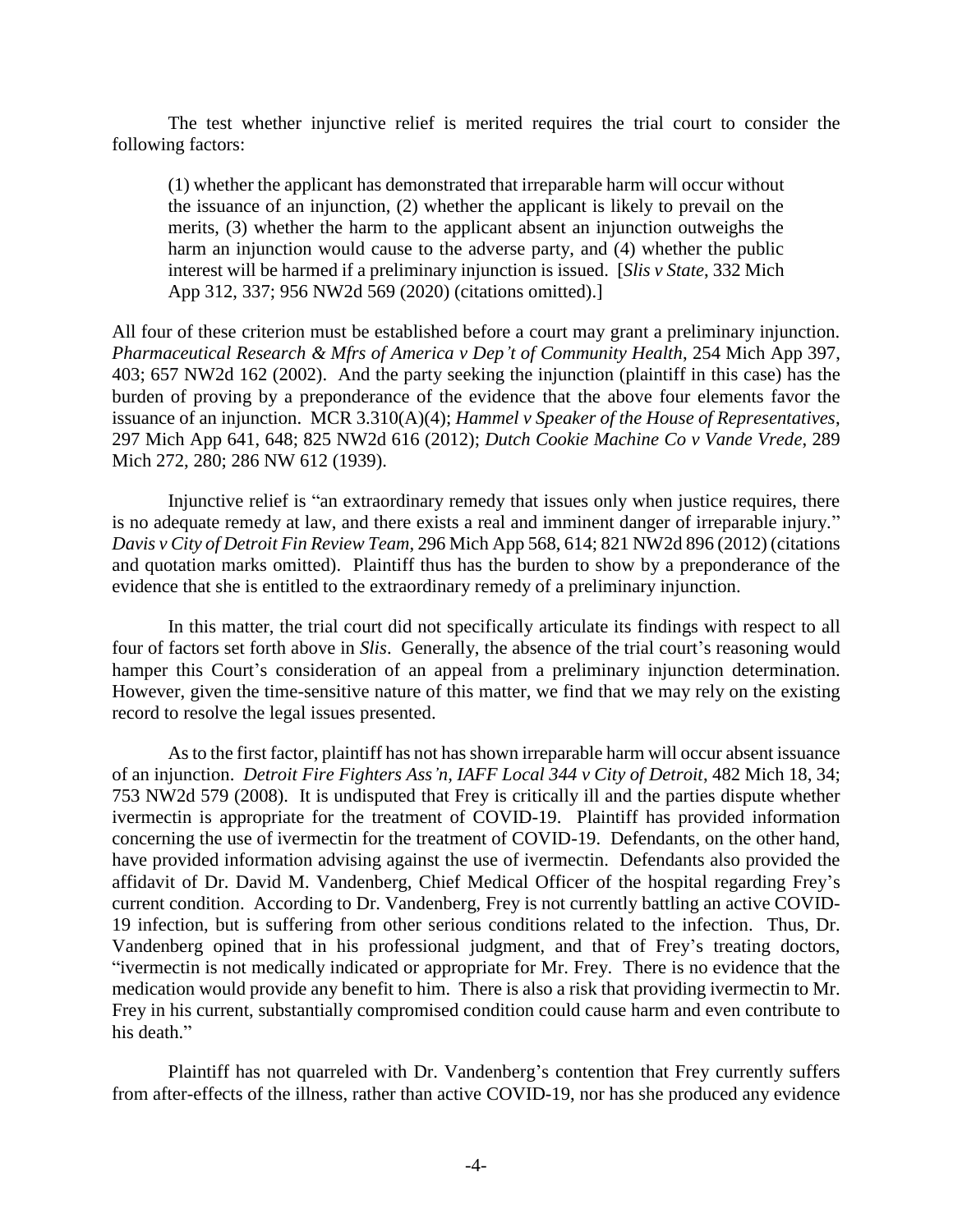that, in the absence of a current COVID-19 infection, ivermectin would have any impact on Frey's condition. Moreover, plaintiff has failed to provide any affirmation of the use of ivermectin from any doctor who actually has examined and treated Frey, nor has she shown that Frey's condition will worsen absent the administering of ivermectin. The absence of such evidence is fatal to her request for a preliminary injunction in this case.

With regard to the second factor, we determine that plaintiff has not shown a likelihood of success on the merits. Plaintiff argues that she has met that burden because an off-label use of an FDA-approved drug is not illegal and can be employed if the prescribing physician believes such a use will benefit a patient. But plaintiff has not framed the relevant issue upon which she needs to show a likelihood of success. The issue is not whether ivermectin is an approved drug for humans, or even whether ivermectin has been shown to be effective in treating COVID-19. Further, the issue does not involve the mere administration of medicine prescribed by a physician who does not have privileges to practice at a hospital. Rather, the prevailing issue is whether the judiciary has the legal authority to compel a hospital to administer a drug, on an off-label use, that the hospital considers may harm its patient, and where that use is not sanctioned by the FDA and other health authorities. In other words, plaintiff must show that she has a likelihood of success of proving that the law permits a court to order a hospital to give treatment that the patient's treating physicians have not prescribed and do not recommend, and that is contrary to the hospital's protocols for the patient's illness. Even accepting that plaintiff has shown that some doctors credit ivermectin as an effective treatment for COVID-19, she still must provide a legal basis for her request for a court order directing the hospital to dispense it to Frey.

We reject plaintiff's argument that the hospital should have recognized her authority as Frey's patient advocate. Plaintiff ignores the fact that the hospital's policy against ivermectin would apply even if Frey himself, rather than his patient advocate, requested ivermectin to treat COVID-19. Therefore, this case is not simply a matter of Frey not being able to direct his own medical care, as characterized by plaintiff. Rather, plaintiff is asking this Court to allow her to override the medical opinion of Frey's treating physicians and direct the hospital act contrary to its own policies. We decline that invitation.

Plaintiff offers that the trial court's own power of equitable relief when she has no adequate remedy at law serves as the authority to grant her request and direct the hospital to allow the ivermectin. This argument does not succeed, where plaintiff has not shown that she is entitled to relief under the law. She admits that no Michigan caselaw or statute specifically authorizes the relief she requests. Instead, plaintiff has attached three orders from New York trial courts directing hospitals to administer, or at least allow, ivermectin to COVID-19 patients.<sup>7</sup> None of those orders, however, cite legal authority, or even the court's reasoning, for directing the hospitals to administer ivermectin to COVID-19 patients. We thus do not find them persuasive.

 $\overline{a}$ 

<sup>7</sup> *Kulbacki v Kaleida Health,* order of the New York Supreme Court (Docket No. 21-800259, issued January 8, 2021), *Dickinson v Rochester Gen Hosp,* order of the New York Supreme Court (Docket No. 21-47013, issued January 21, 2021), and *Swanson v United Mem Med Ctr,* order of the New York Supreme Court (Docket No. 21-E69026, issued April 2, 2021).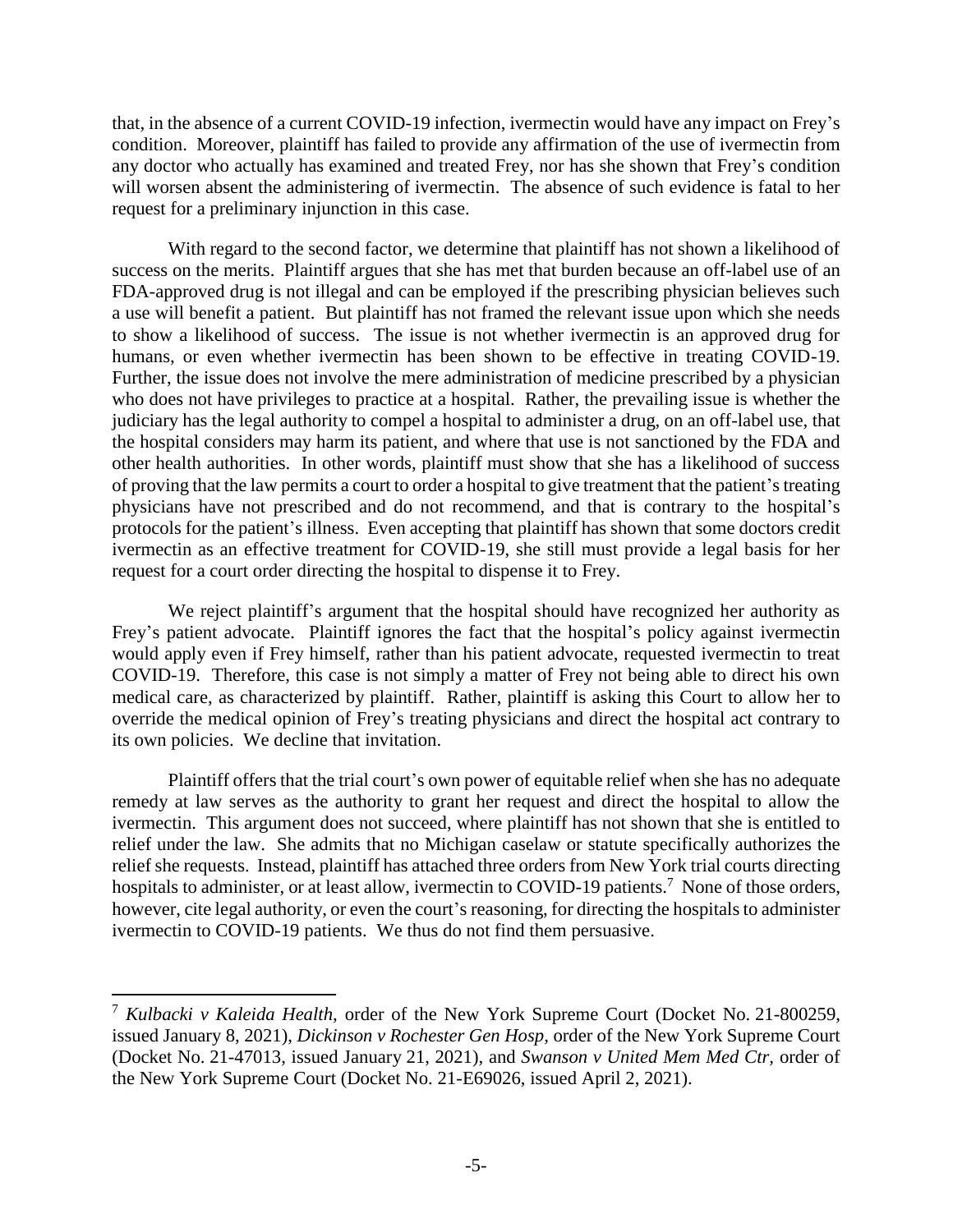Instead, we find persuasive a decision from the Court of Appeals in Texas, $8$  where the patient's wife filed suit to force a hospital to give ivermectin to her husband, who was facing death from COVID-19. In *Texas Health Huguley Inc v Jones*, \_\_ Tex App \_\_; \_\_ SW3d\_\_ (Docket No. 02-21-00364-CV), the trial court granted the plaintiff's request for an injunction to grant a physician-otolaryngologist temporary hospital ICU privileges to administer the drug. In reversing the grant of injunctive relief, the Texas court recognized that its role was limited:

But judges are not doctors. We are not empowered to decide whether a particular medication should be administered, or whether a particular doctor should be granted ICU privileges. Our role is to interpret and apply the law as written. Although we may empathize with a wife's desire to try anything and everything to save her husband, we are bound by the law, and the law in this case does not allow judicial intervention. Just as we cannot legislate from the bench, we cannot practice medicine from the bench. Therefore, we vacate the trial court's temporary injunction. [*Id.,* slip op at 1 (footnotes omitted).]

A Delaware Court was similarly charged with deciding whether to issue an injunction to compel a healthcare provider to treat with ivermectin a patient hospitalized with COVID-19. When denying the injunction, the court reiterated certain fundamental precepts:

Patients, even gravely ill ones, do not have a right to a particular treatment, and medical providers' duty to treat is coterminous with their standard of care. This court will wield its equitable powers only to enforce a right or duty; in their absence, relief is not available. The patient has this Court's sincerest sympathies and best wishes, but not an injunction. [*DeMarco v Christiana Care Health Servs Inc*, \_\_ A3d \_\_ (Dwel Ch, Docket No. CV 2021-0804-MTZ), slip op at 1.]

We, too, acknowledge the judiciary's limited role in equity involving medical issues. Plaintiff has not shown a duty by the hospital, or a legal right held by Frey, regarding the administration of ivermectin to treat COVID-19.

Addressing the third element necessary for the issuance of a preliminary injunction, this Court is satisfied that plaintiff has not met her burden of showing that the harm to Frey absent an injunction outweighs the harm it would cause to defendants. Plaintiff argues that any harm to defendants if the injunction was granted would be negated by the fact that she has offered to sign a release of liability. But the potential harm to defendants is broader than this one case, because a court directive in this matter could open the door for a flood of similar suits from other patients with COVID-19, not to mention other conditions, suing to obtain care that is contrary to hospital policies.

Concerning the public interest, the fourth factor in our analysis, plaintiff argues that hospitals should acknowledge the authority granted to patient advocates to make medical decisions

 $\overline{a}$ 

<sup>&</sup>lt;sup>8</sup> Decisions from other states or the federal courts are not binding, but we may find them persuasive. *Barshaw v Allegheny Performance Plastics LLC*, 334 Mich App 741, 756 n 7; 965 NW2d 729 (2020).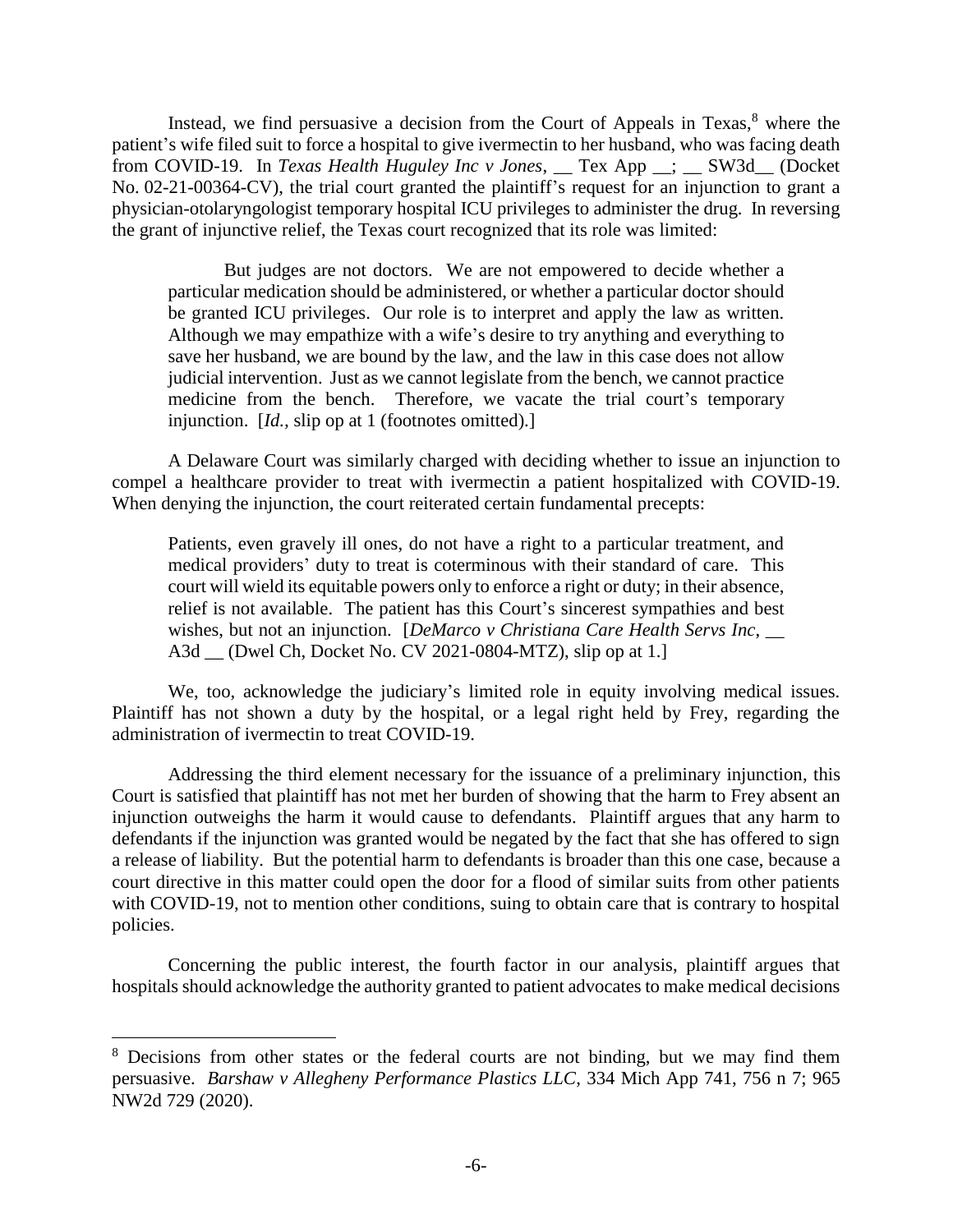on behalf of incapacitated individuals. As noted earlier, the hospital has not failed to recognize plaintiff's role as patient advocate. More accurately, it is plaintiff who fails to recognize that her decisions regarding Frey's medical care are not boundless. Although she found a physician to prescribe ivermectin, he has not treated Frey, Frey's treating doctors have not prescribed it, and the hospital's policy does not support it. Therefore, she is asking the Court to expand her authority as patient advocate to act in a manner contrary to the current medical practices in the hospital, and in conflict with Frey's treating physicians, yet she has shown no legal authority for such an expansion of a patient advocate's role. As noted by the court in *DeMarco*, the issuance of an injunction compelling a hospital to treat a patient with ivermectin would adversely impact:

the safe and effective development of medications and medical practices. . . . a hospital's standard of care decisions, mandating doctors and nurses to provide care they believe unnecessary, ethical concerns of all doctors involved, patient autonomy, fiduciary duty, accreditation standards for patient protections, obligating one doctor to carry out the treatment regimen/plan of another doctor, . . . and whether a court should medicate or legislate from the bench.

. . . Compelling Defendant to provide a treatment outside the standard of care—on the prescription of a doctor who did not see the patient, has never treated the patient, and does not have privileges at that hospital—risks substantial harm to Defendant and the health care system at large. Requiring a healthcare provider to administer such a treatment harms the stability of hospital administration and admitting privileges. [*DeMarco*, \_\_\_ A 3d at \_\_\_ (quotation marks and citation omitted).]

We find these policy considerations also weigh against injunctive relief in this case.

Contrary to plaintiff's position, the mere fact that a doctor—who is not the treating physician and who does not have hospital privileges—prescribes a medication does not mean that a court should direct that it be administered to a patient. The role of the courts is not to overrule the medical judgment of the treating physicians and the policies of the treating hospital. Consequently, the public interest is best served by permitting physicians and hospitals to follow established procedures and use their professional judgment to determine appropriate medical treatment.

## 2. NEW ARGUMENTS

Relying on *Peninsula Sanitation Inc v City of Manistique*, 208 Mich App 34, 43; 526 NW2d 607 (1994), which ruled that one of the prerequisites to injunctive relief is that justice requires such relief, plaintiff has included arguments that she did not raise in the trial court. Michigan courts follow a "raise or waive" rule of appellate review. *Walters v Nadell*, 481 Mich 377, 387; 751 NW2d 431 (2008). In a civil action, a "failure to timely raise an issue waives review of that issue on appeal." *Id*. (quotation marks and citation omitted). Nevertheless, "this Court has inherent power to review an issue not raised in the trial court to prevent a miscarriage of justice," *id.*, so, in this case, given the urgent nature of the proceedings, we consider plaintiff's unraised arguments.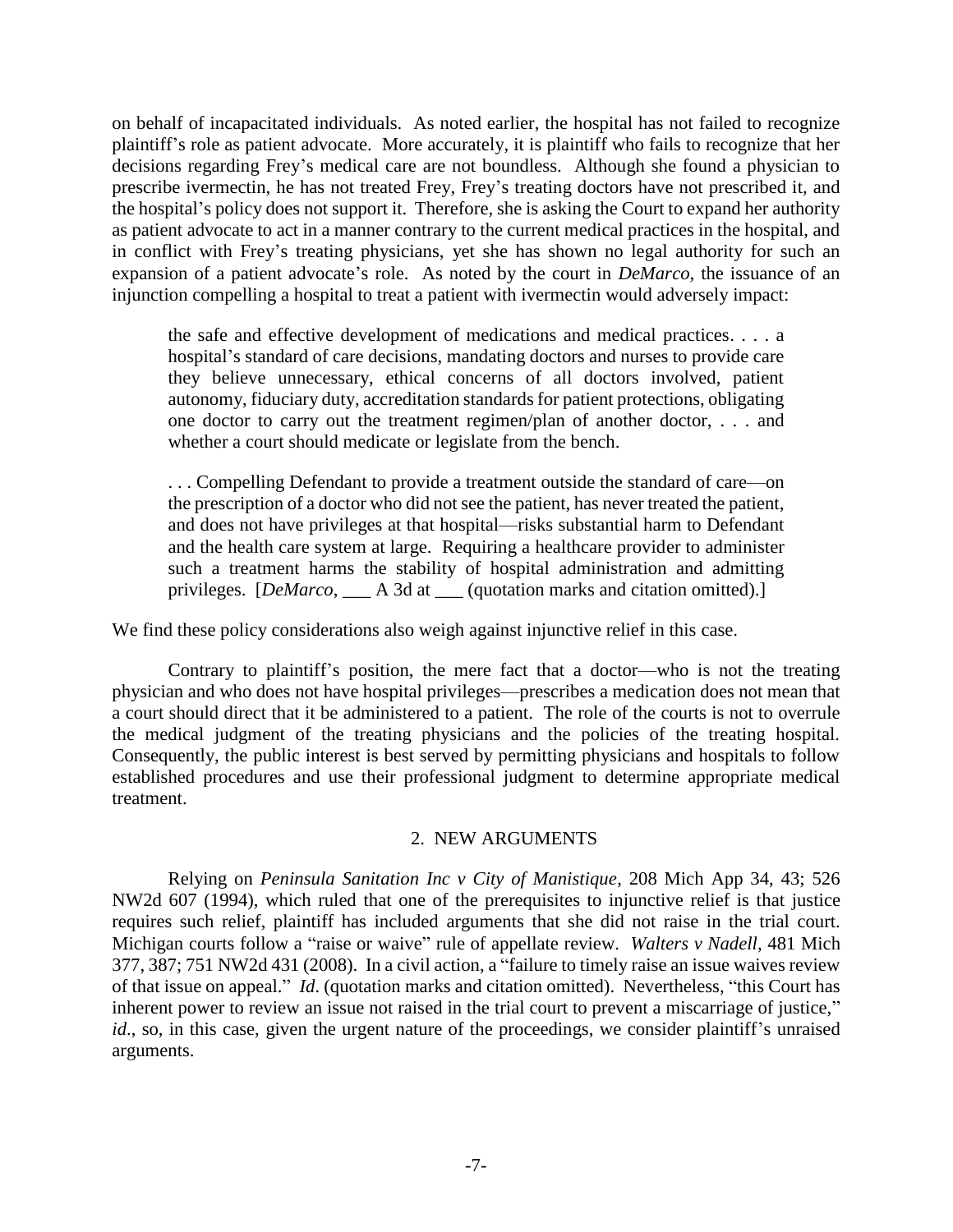Plaintiff first argues that defendants breached Frey's rights granted by MCL 333.20201, which sets forth the rights and responsibilities of patients. Plaintiff correctly admits that the statute does not afford a private cause of action. See MCL 333.20203(1), expressly indicating that "[a]n individual shall not be civilly or criminally liable for failure to comply with those sections."

Nevertheless, plaintiff cites to MCL 333.20201(2)(a), which provides in relevant part that a patient "shall not be denied appropriate care on the basis of . . . disability . . . ." The fact that Frey may be disabled, however, is not germane to the hospital's policy against administering ivermectin to COVID-19 patients. The prohibition pertains to the drug's off-label use for COVID-19; the status of the patient's possible disability is not in question. Even assuming that Frey is disabled, plaintiff has not overcome the reality that whether ivermectin can be considered "appropriate care" for patients with COVID-19 is disputed. Defendants' policy, established in light of the FDA recommendation, is that it is not appropriate care.

Plaintiff also relies on MCL 333.20201(2)(k), which provides in pertinent part that a patient's civil liberties, "including the right to independent personal decisions and the right to knowledge of available choices, shall not be infringed and the health facility or agency shall encourage and assist in the fullest possible exercise of these rights." In doing so, she directs this Court to *Alar v Mercy Memorial Hosp*, 208 Mich App 518; 529 NW2d 318 (1995). In *Alar*, this Court observed that MCL 333.20201 required the defendant hospital to adopt a patients' rights policy, which included the right to confidential treatment of personal and medical records. The Court merely observed that the hospital had a preexisting duty under the statute to establish such a policy, but rejected that policy as a basis to support the plaintiff's breach of contract claim. *Id.* at 525. Plaintiff states that the hospital should adopt a patient rights policy, and that the policy should encompass the off-label use of an FDA-approved medicine. Plaintiff cites materials promoting ivermectin as a treatment for COVID-19, but she has failed to provide a legal basis for this Court to dictate a specific policy to defendant hospital regarding its patients. The judiciary is charged with interpreting and implementing the law; it does not decide which policies hospitals should adopt regarding the off-label use of medicine, or which medical treatments are appropriate for a patient.

We also decline to recognize a civil right to treatment of COVID-19 with ivermectin, as claimed by plaintiff. Again, we observe that plaintiff has cited no legal authority for her proposition that the off-label use of a drug, against the recommendation of the FDA, the CDC, the hospital, and the treating physicians, is a civil right. Notably, defendants cite caselaw holding that patients do not have the right to take non FDA-approved drugs. See, e.g., *Abigail Alliance for Better Access to Developmental Drugs v von Eschenbach*, 495 F3d 695 (DC Cir 2007) (ruling that terminally ill patients did not have a fundamental right to access experimental drugs). Although plaintiff maintains that ivermectin is not an experimental drug, its use to treat COVID-19 is not wholly accepted and can be considered experimental.

Next, plaintiff argues that the hospital is prohibiting her from acting in Frey's best interests, as she is obliged to do under MCL 700.5509. That statute provides, in relevant part:

(1) An individual designated as a patient advocate has the following authority, rights, responsibilities, and limitations: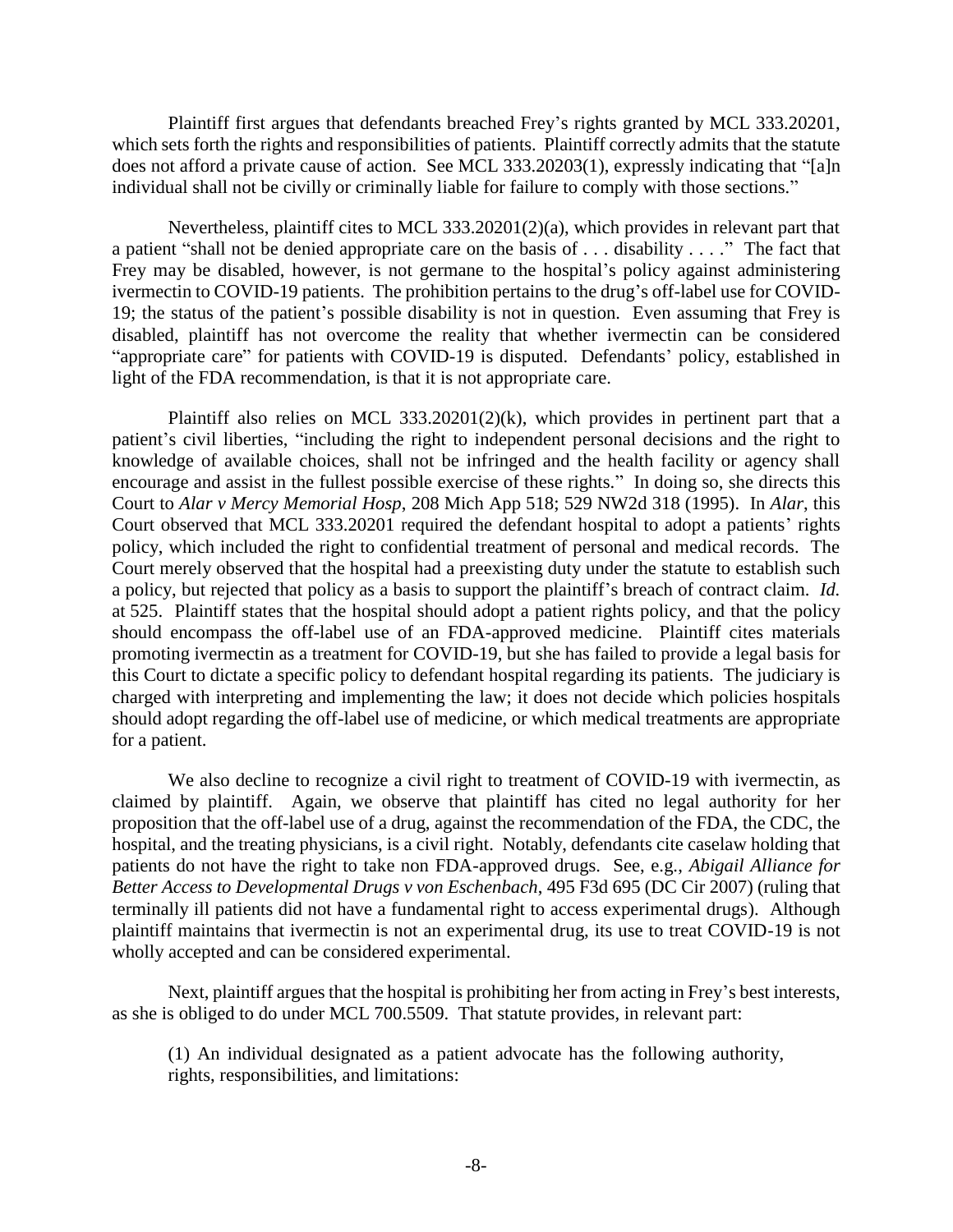(a) A patient advocate shall act in accordance with the standards of care applicable to fiduciaries in exercising his or her powers.

 (b) A patient advocate shall take reasonable steps to follow the desires, instructions, or guidelines given by the patient while the patient was able to participate in decisions regarding care, custody, medical treatment, or mental health treatment, as applicable, whether given orally or as written in the designation.

\* \* \*

 (e) A patient advocate may make a decision to withhold or withdraw treatment that would allow a patient to die only if the patient has expressed in a clear and convincing manner that the patient advocate is authorized to make such a decision, and that the patient acknowledges that such a decision could or would allow the patient's death. [MCL 770.5509(1).]

While plaintiff has the statutory authority to act as an advocate for Frey, nothing in the plain language of the statute bestows upon plaintiff the power to force a hospital to administer medication that it believes would be contrary to a patient's care.

Plaintiff next raises MCL 700.5511(3), which provides:

(3) A person providing care, custody, or medical or mental health treatment to a patient is bound by sound medical or, if applicable, mental health treatment practice and by a patient advocate's instructions if the patient advocate complies with sections 5506 to 5515, but is not bound by the patient advocate's instructions if the patient advocate does not comply with these sections.

Plaintiff argues that ivermectin is sound medical practice such that the hospital is bound to provide it. While we are aware of the fact that plaintiff desires to exhaust all possible remedies to treat Frey, we also must keep in mind that the FDA has advised that treatment with ivermectin for COVID-19 is not sound medical practice, and the hospital policy and plaintiff's treating physicians also advise against it. This Court cannot conclude, therefore, that MCL 700.5511(3) serves as authority for injunctive relief here.

For the foregoing reasons, we determine that plaintiff has not met her burden to show the four prerequisite elements to merit a preliminary injunction. Plaintiff has not provided legal authority to support her contention that courts should intrude upon a hospital's medical policies and direct it, contrary to those policies, to administer a drug for an off-label use that the FDA specifically cautions against. Where plaintiff has failed to show the necessary elements for injunctive relief, the trial court did not abuse its discretion in denying her motion.

## 3. DUE PROCESS

Plaintiff next contends that the trial court erred by dismissing her complaint sua sponte, with no notice and no opportunity to respond. Admittedly, the court could have directed the parties to file competing motions for summary disposition, and delayed the resolution of the case to hear those motions. The court also could have paused to take evidence. Both procedures would have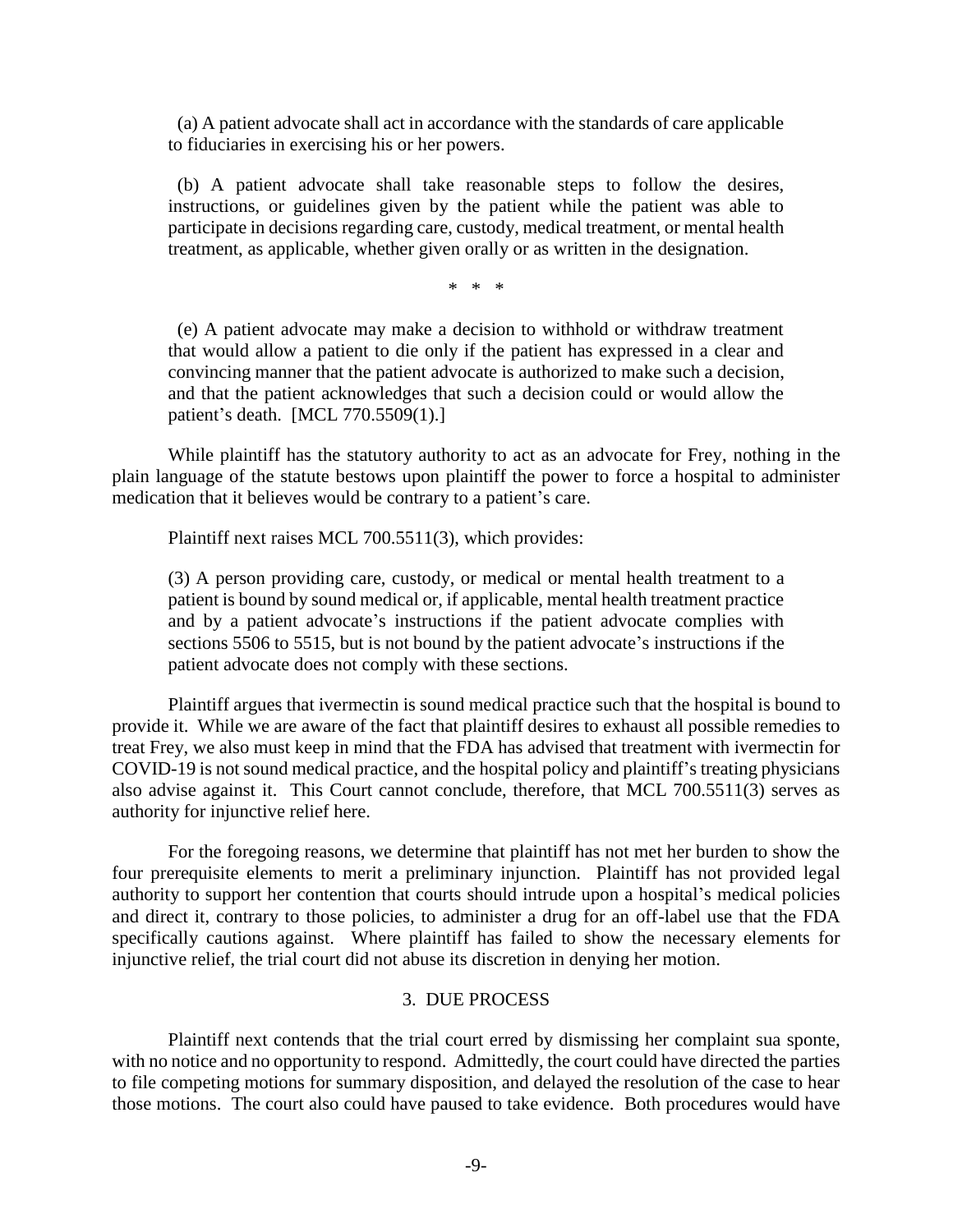aided in appellate review. This Court recognizes, however, that time is of the essence in this matter. In the interests of judicial economy, this Court can review de novo the trial court's rulings in view of the arguments made by plaintiff on appeal. See *AK Steel Holding*, 314 Mich App at 462.

Plaintiff protests that she did not receive due process in the trial court; however, the record reflects otherwise. This matter was brought to the circuit court as an emergency, and plaintiff sought immediate action given Frey's critical condition. The trial court conducted the hearing before defendants even had the opportunity to file a written response. Indeed, the trial court's register of actions reflects that the hearing occurred the very day of filing. The transcript reflects that both attorneys were given ample time to make their arguments during the hearing, which was nearly an hour in length. Although plaintiff's co-counsel attempted to make additional arguments after the trial court had made its decision, the fact that those arguments were disallowed did not deprive plaintiff of due process.

Plaintiff next argues that the court improperly sua sponte dismissed the matter without a motion before it, contending that the trial court's order amounted to the grant of summary disposition, despite the absence of a written motion from defendants. Notwithstanding, the court rules give courts the authority to render judgment immediately, without regard to the timelines applicable to written motions. MCR 2.605(D) applies to plaintiff's declaratory action and it provides that the court "may order a speedy hearing of an action for declaratory relief and may advance it on the calendar." Additionally, MCR 2.116(I)(1) provides that "[i]f the pleadings show that a party is entitled to judgment as a matter of law, or if the affidavits or other proofs show that there is no genuine issue of material fact, the court shall render judgment without delay." Summary relief is specifically provided absent a formal motion being filed by a defendant under MCR 2.116(I)(1). See *Home-Owners Ins Co v Perkins*, 328 Mich App 570, 584 n 7; 939 NW2d 705 (2019).

Plaintiff has not shown error in the dismissal procedure. Plaintiff sought a declaration determining the rights of the parties. The trial court determined that plaintiff was not entitled to injunctive relief. On appeal, plaintiff does not illustrate what was left for the trial court to decide. Although the court did not expressly reference MCR 2.116(I)(1), its comments that plaintiff had shown no legal authority supporting her position reflect the court's conclusion that defendants were entitled to judgment as a matter of law. Further, plaintiff argues on appeal that she should be given the opportunity to amend her complaint to make arguments under the patient bill of rights and patient advocate law. But we already have determined that those statutes do not support the relief that plaintiff is seeking here, so any amendment would be futile. See *Bennett v Russell*, 322 Mich App 638, 647; 913 NW2d 364 (2018) (stating that motions for leave to amend may be denied if they would be futile).

We therefore are unable to conclude that plaintiff was not afforded due process. Under the exigent circumstances of this case, the trial court acted promptly and properly in resolving this matter.